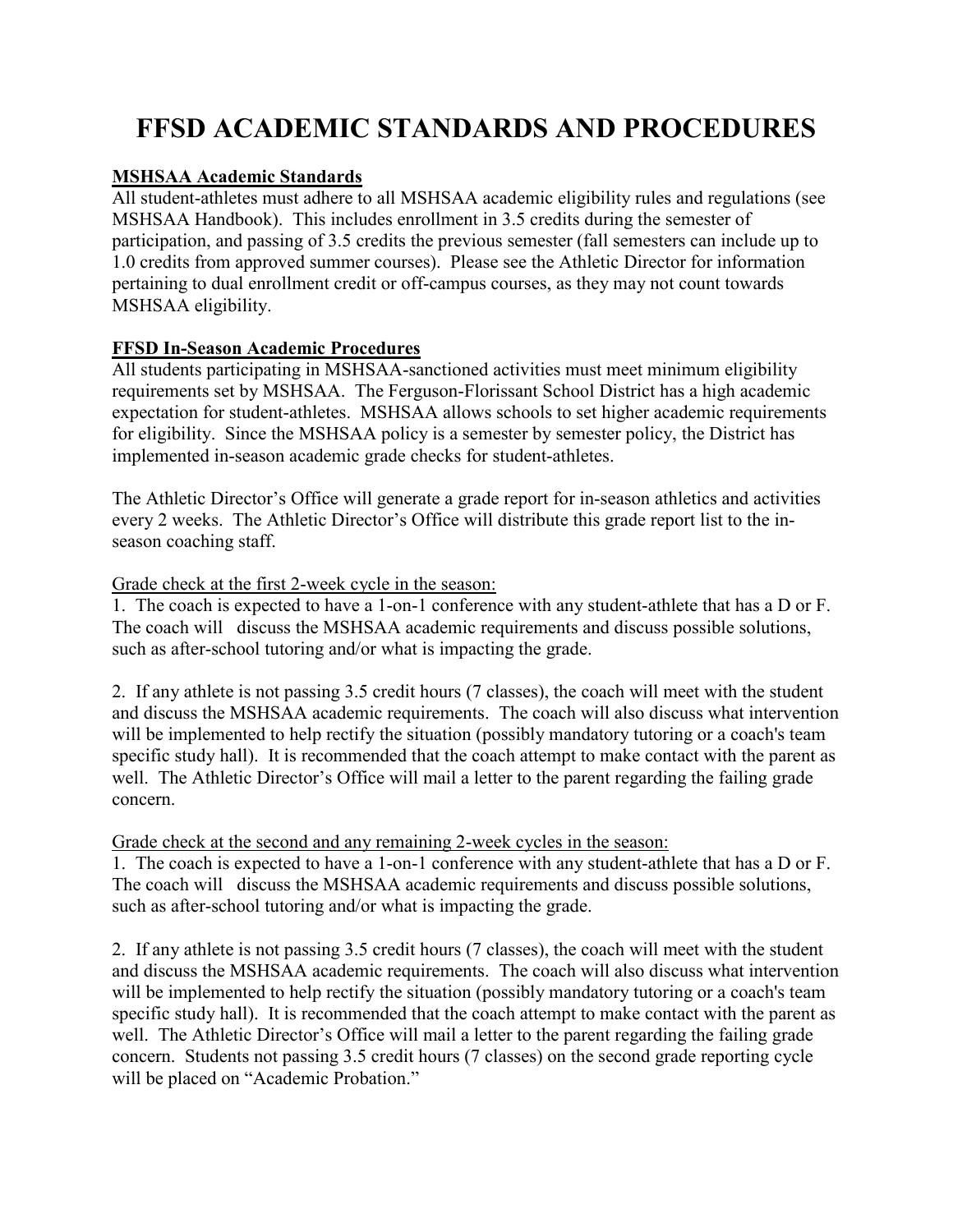#### Academic Probation

Any student placed on "Academic Probation" will be required to attend tutoring (weekly hours equal to the number of Fs). Students will have one week from the grade reporting cycle to complete their mandatory hours and show improvement in his/her grade and will have until Friday of each week to complete their weekly hours while they are on the "Academic Probation." A student that is passing 3.5 credit hours (7 classes) may be cleared from Academic Probation through a grade check completed by the Athletic Director.

#### Academic Suspension

"Academic Suspension" can occur when the Athletic Director determines that student-athlete failed to attend the tutoring required by "Academic Probation" or has not shown satisfactory improvement in his/her grades. Any student-athlete placed on "Academic Suspension" will not be allowed to participate in games, but is still expected to attend all practices and games. Academic Suspensions are at the discretion of the Athletic Director. When a student-athlete is placed on Academic Suspension, the Athletic Director will inform the coach, student-athlete, and parent.

# **FFSD STUDENT-PARTICIPANT DISCIPLINE POLICY**

Participation in any extracurricular activity is a privilege. With this privilege comes a responsibility to represent the activity, the school and the community in a positive manner.

Coaches and participants must adhere to the highest standards of sportsmanship and personal conduct. Members of these groups are highly visible representatives of our school, as well as role models for our student body, and therefore, it is appropriate to set higher standards for them than the general school population.

All students participating in extracurricular activities are governed by the Ferguson-Florissant School District Student Code of Conduct. Students under suspension for violation of the Student Code of Conduct will not be allowed to practice, compete or perform in school activities; additionally, students under suspension for Student Code of Conduct violations may be dismissed from extracurricular activities. Additional consequences from the Athletic Department or coaching staff will be given for violations of the Code of Conduct.

The Ferguson-Florissant School District also adheres to an Activity/Athletic Code of Conduct. Students are expected to adhere to this code of conduct inside and outside the sports season.

The following policies will be followed with regards to suspensions (Athletic Director has authority to waive in extreme circumstances):

- OSS Students may not participate, or attend any practice or contests.
- ISS Students may not participate or attend any contests. Students may attend practice.
- Detention Students must serve their detention prior to attending practices or contests.
- Students must attend school after a suspension to return to active participant status (Ex.:

Students with an OSS on Friday, may not play on Saturday)